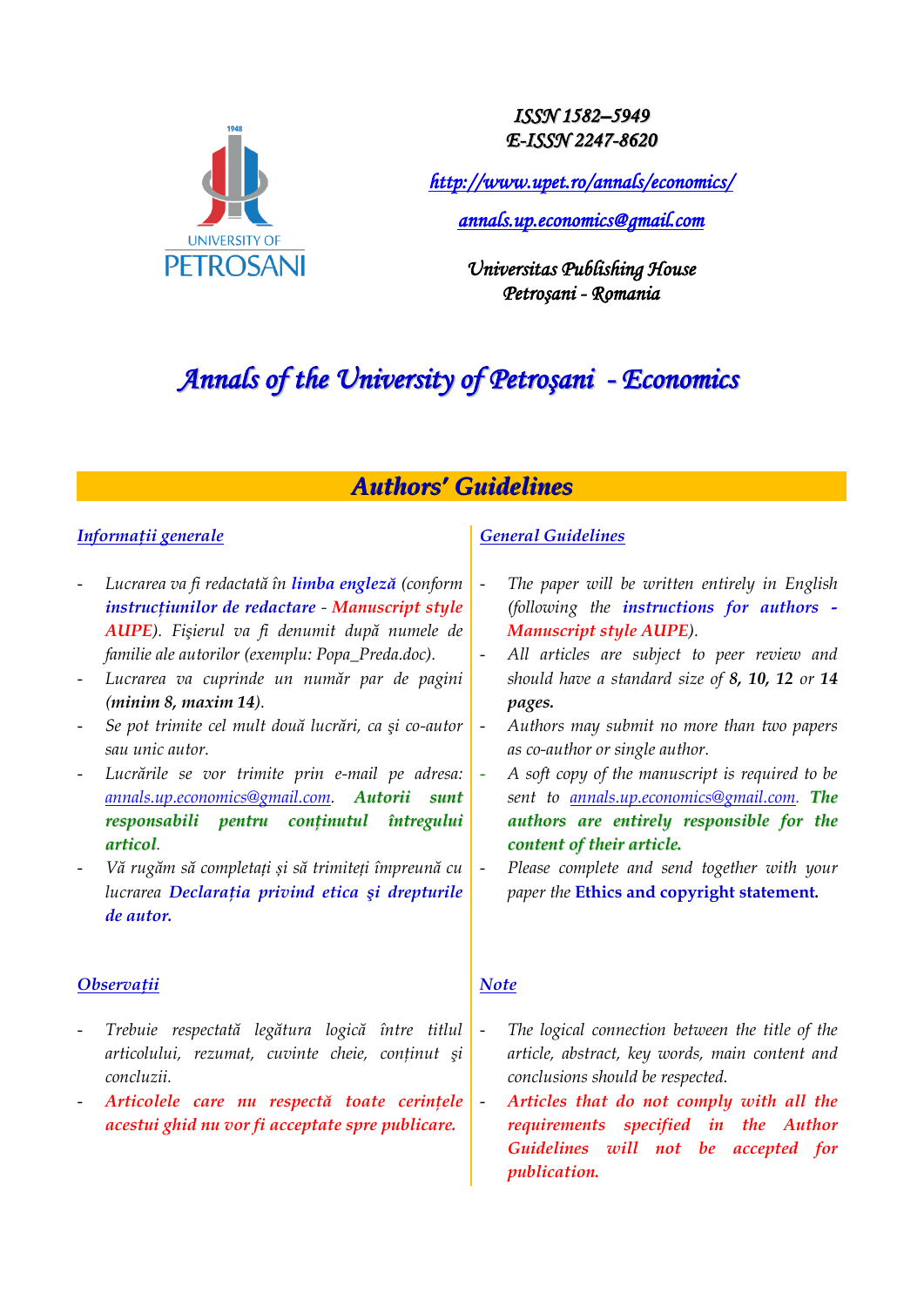# *Editing Instructions*

 $(12 \text{ points})$  <Blank line 12 point high>

 $(12 \text{ points})$  <Blank line 12 point high>

 $(12 \text{ points})$  <Blank line 12 point high>

 $(12 \text{ points})$  <Blank line 12 point high>

## **THE TITLE OF THE PAPER WILL BE WRITTEN WITH CAPITAL LETTERS, CENTERED, TNR, 14 POINTS, BOLD**

 $(14 \text{ points})$  <Blank line 14 point high>

 $(14 \text{ points})$  <Blank line 14 point high>

### **THE FIRST NAME AND THE FAMILY NAME will be written with capital letters, centred,**

**TNR, 12 points, bold,** being followed by asterisks, and in the footnote *the didactic and scientific degree,* 

*the position and place of work of the authors e-mail are indicated (TNR, 10 points, italic)*<sup>\*</sup>

 $(12 \text{ points})$  <Blank line 12 point high>

 $(12 \text{ points})$  <Blank line 12 point high>

<Tab> **ABSTRACT:** (TNR, 10 points, capital letters, bold) *The Abstract will only be in English and will have between 100 and 150 words, a single, left-right alignment, TNR, 10 points, italic.*

 $(10 \text{ points})$  <Blank line 10 point high>

 $(10 \text{ points})$  <Blank line 10 point high>

<Tab> **KEY WORDS:** (TNR, 10 points, capital letters, bold). *5-10 words, in English, TNR, italics, 10 points.*

 $(10 \text{ points})$  <Blank line 10 point high>

(10 points) <Blank line 10 point high>

<Tab> **JEL CLASSIFICATION:** (TNR, 10 points, capital letters, bold). *TNR, 10 points, italic*

*[\(http://www.aeaweb.org/journal/jel\\_class\\_system.php\)](http://www.aeaweb.org/journal/jel_class_system.php).*

 $(10 \text{ points})$  <Blank line 10 point high>

 $(10 \text{ points})$  <Blank line 10 point high>

 $(10 \text{ points})$  <Blank line 10 point high>

**1. THE TITLE OF THE CHAPTER:** capital letters, bold, TNR, 11 points, numbered with Arabic numbers.

 $(11 \text{ points})$  <Blank line 11 point high>

<Tab> The text paragraphs of the paper will be justified, single spaced, TNR, 11 points, regular. The paper will be edited in English; on A4 format (210 x 297), page setup, top/bottom 4,6 cm; left/right 3,7 cm, header/footer 1,27 cm (different odd and even, different first page), in WORD. The size of a <Tab> is 1,27 cm. The article should have a standard size of 8, 10 or 12 pages, including diagrams, graphs, tables and references. Between the last line before the title and the title of the chapter and between the title and the first next line a blank line is left for each.

 $(11$  points)  $\triangle$ Blank line 11 point high $>$ 

**1.1. Subchapter. Subchapters can be used in the text, numbered with the number of the chapter and a number showing the number of the subtitle within the chapter. The subchapters are TNR, 11 points, bold.**

 $(11 \text{ points})$  <Blank line 11 point high>

<Tab> The text is written in new paragraph and not continuing the subtitle, an 11point blank line being left between the subtitle and the following text.

 $(11 \text{ points})$  <Blank line 11 point high>

**CITATIONS:** Citations in the text should be identified as follows:

- for one or two authors: (Koch &McDonald, 2000) or (Koch &McDonald, 2000, pp.32-33);
- for three or more authors: (Smith, et al., 2002).

### **PRESENTATION OF THE MATHEMATICAL EQUATIONS**

 $(8 \text{ points})$  <Blank line 8 point high> The mathematical equations will be TNR, 11 points, regular, centred and numbered on the right with Arabic numbers between round brackets.

> $(8 \text{ points})$  <Blank line 8 point high>  $X^2 + Y^2 = Z^2$  (1)  $(8 \text{ points})$  <Blank line 8 point high>

 $\overline{a}$ 

*<sup>\*</sup> Assoc. Prof., Ph.D., University of Petroşani, Romania, e-mail*